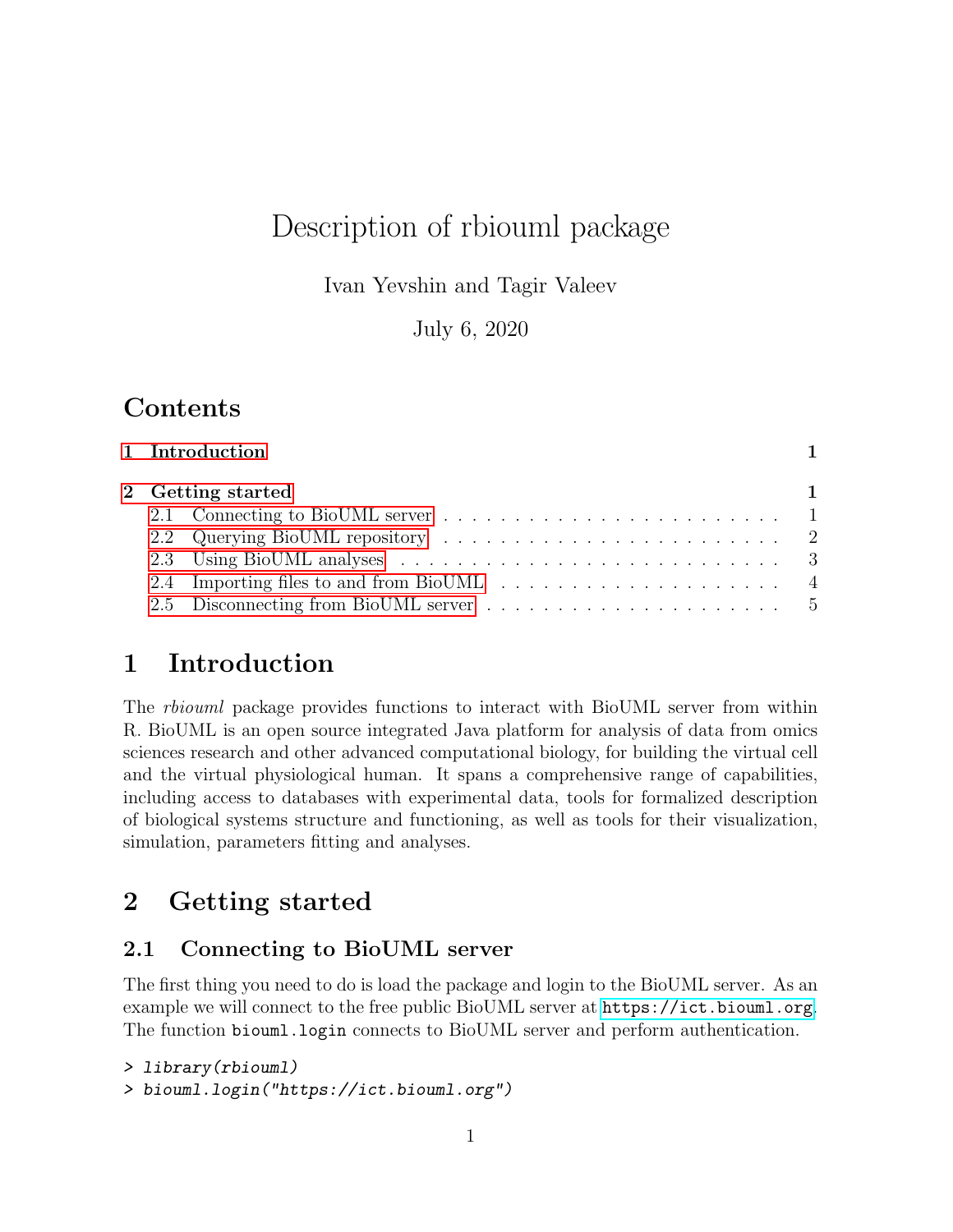The biouml.login also accepts user and password, but we leave them empty in the example above for anonymous login. Alternatively you can install BioUML on your local computer and connect to it in the same way.

```
> biouml.login("localhost:8080")
```
See [http://wiki.biouml.org/index.php/BioUML\\_server\\_installation](http://wiki.biouml.org/index.php/BioUML_server_installation) for details on BioUML server installation.

### <span id="page-1-0"></span>2.2 Querying BioUML repository

The BioUML repository (or simply repository) is the central BioUML data storage place. Basically, all the data you work with in BioUML is stored in the repository. The repository has a hierarchical structure similar to file systems. On the top level the repository consists of several root folders. The most common ones are:

databases contains preinstalled or user-defined modules.

data contains user projects and public examples.

The biouml.ls function lists the contents of given folder in repository. The list of databases available in BioUML server:

```
> biouml.ls("databases")
```

| [1] "Biomodels"                                              | "EnsemblArabidopsisThaliana91"     |
|--------------------------------------------------------------|------------------------------------|
| [3] "EnsemblFruitfly91"                                      | "EnsemblHuman85_38"                |
| [5] "EnsemblMouse81_38"                                      | "EnsemblNematoda91"                |
| $[7]$ "Ensembl $Rat91"$                                      | "EnsemblSaccharomycesCerevisiae91" |
| [9] "EnsemblSchizosaccharomycesPombe91" "EnsemblZebrafish92" |                                    |
| $[11]$ "GTRD"                                                | "HOCOMOCO v11"                     |
| [13] "PantherDB 14"                                          | "Reactome Icons"                   |
| $[15]$ "Reactome63"                                          | "Tests SBML 3.3.0"                 |
| [17] "Tests Stochastic"                                      | "Virtual Cell"                     |
| [19] "Virtual Human"                                         |                                    |

The list of data elements available in BioUML examples folder:

> biouml.ls("data/Examples/Optimization/Data/Experiments")

```
[1] "exp_data_1" "exp_data_2" "exp_data_3"
```
The biouml.get fetches a table from BioUML repository as R data.frame:

```
> x <- biouml.get("data/Examples/Optimization/Data/Experiments/exp_data_1")
> class(x)
```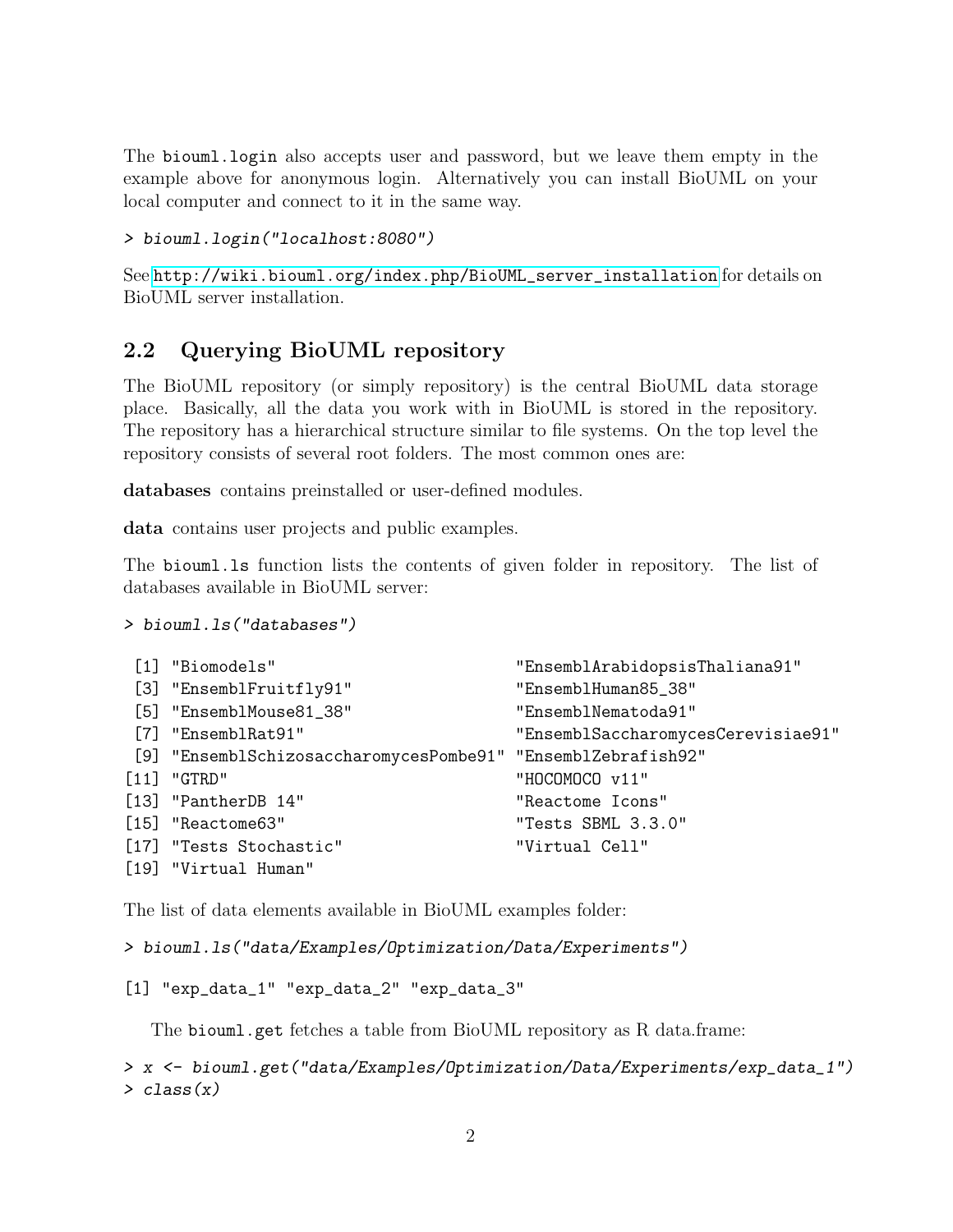[1] "data.frame"

 $>$  head(x)

time p43p41 pro8 casp8 0 0 0.05772537 59.96316 0.00000000 1 10 0.26814367 57.56464 0.04107502 2 20 4.76048117 58.58981 0.31611658 3 30 8.25193519 59.42156 1.39735609 4 45 16.14448337 48.18975 3.52037089 5 60 17.02060557 38.95027 3.94722894

This function allows to fetch not only true BioUML tables, but any data elements which have tabular representation, including profiles, user uploaded tracks and so on.

To store data.frame as a table into BioUML repository use biouml.put function:

```
> x[, 5] < - x[, 3] + x[, 4]> biouml.put("data/Collaboration/Demo/tmp/exp_data_1_sum", x)
> biouml.ls("data/Collaboration/Demo/tmp")
```
[1] "exp\_data\_1\_sum"

#### <span id="page-2-0"></span>2.3 Using BioUML analyses

BioUML provides a set of analyses organized in groups. The list of analyses available in the current server can be fetched with biouml.analysis.list function.

```
> summary( biouml.analysis.list() )
```

|                                      | Group |                              | Name           |  |
|--------------------------------------|-------|------------------------------|----------------|--|
| Import                               | : 39  | Add calculated column        | $\therefore$ 1 |  |
| Molecular networks                   | : 18  | Add expression values        | $\therefore$ 1 |  |
| Differential algebraic equations: 16 |       | Add reactants                | $\therefore$ 1 |  |
| Table manipulation                   | : 15  | Algebraic steady state       | $\therefore$ 1 |  |
| Statistics                           | : 13  | Annotate table               | $\therefore$ 1 |  |
| Motif discovery                      | : 12  | Annotate track with genes: 1 |                |  |
| $(0$ ther $)$                        | :101  | $(0$ ther $)$                | :208           |  |

Each biouml analysis has a set of parameters, biouml.analysis.parameters returns a data.frame with row names corresponding to parameter names and one column 'description'.

```
> biouml.analysis.parameters("Filter table")
```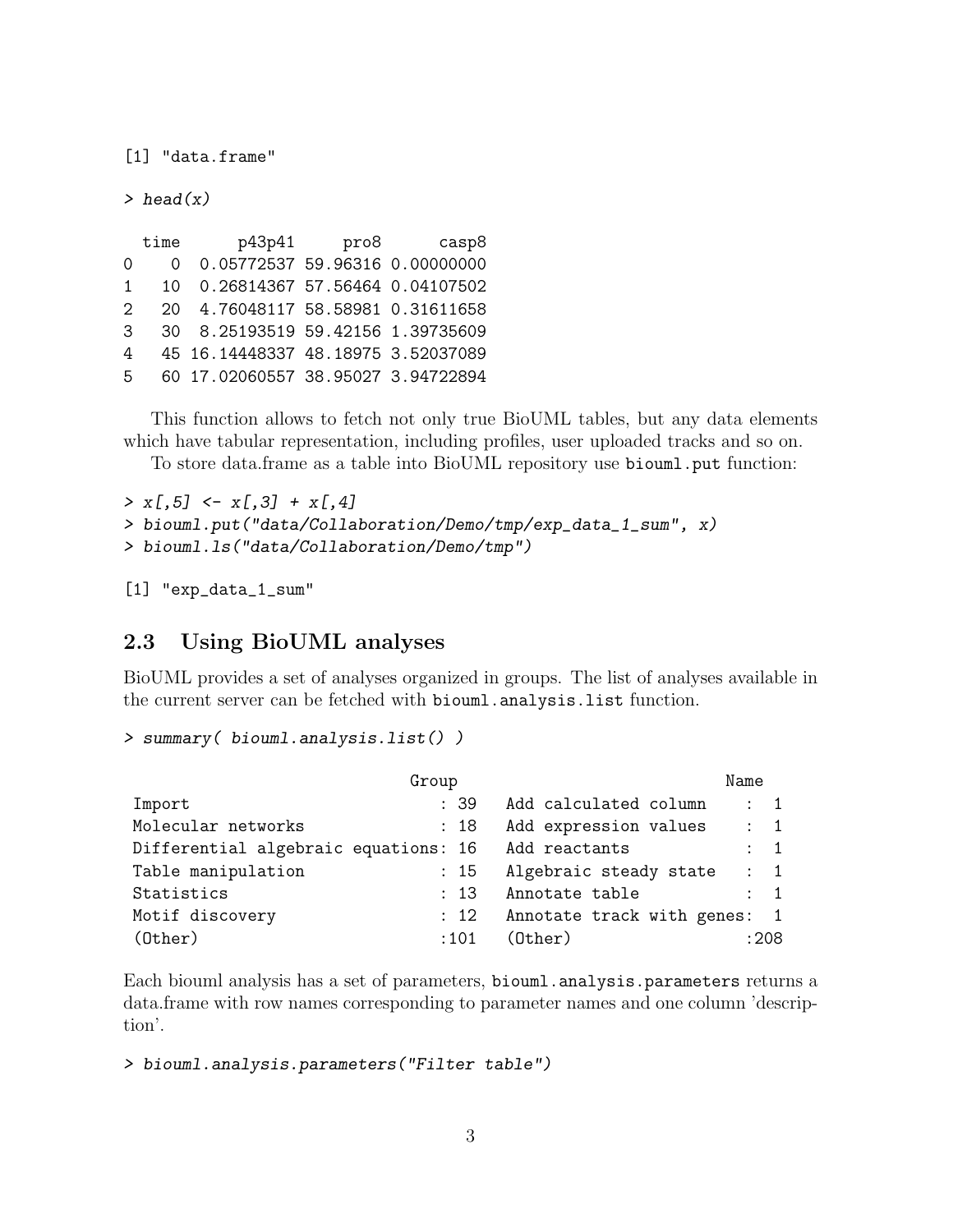```
description
inputPath Table to filter
filterExpression Expression in JavaScript like 'ColumnName1 > 5 && ColumnName2 < 0'
filteringMode Which rows to select
outputPath Path to the filtered table Path to the filtered table
```
The biouml.analysis launches analysis with given parameters.

```
> biouml.analysis("Filter table", list(
+ inputPath="data/Examples/Optimization/Data/Experiments/exp_data_1",
+ filterExpression="time < 40",
+ outputPath="data/Collaboration/Demo/tmp/exp_data_1 filtered"
+ ))
38 %
INFO - Analysis 'Filter table' added to queue
INFO - Analysis 'Filter table' started
INFO - Filtering...
100 %
INFO - Writing result...
INFO - Analysis 'Filter table' finished (0.636 s)
[1] "RJOB178854421"
```
#### <span id="page-3-0"></span>2.4 Importing files to and from BioUML

As described previously, data.frames can be fetched from and stored to BioUML repository using biouml.get and biouml.put functions. In addition, data can be imported from files and exported to files in various formats. The list of importers can be obtained with biouml.importers function.

```
[1] "Antimony" "BioNetGen language format (*.bngl)"
[3] "BioPAX file (*.owl, *.xml)" "SDF file"
[5] "Cytoscape network format (*.cx)" "GinSim"
```
As an example we will import fasta file to BioUML.

> head( biouml.importers() )

```
> hiv.genome <- system.file("extdata","HIV-1.fa", package="rbiouml")
> output.folder <- "data/Collaboration/Demo/tmp"
> biouml.import(hiv.genome, output.folder, importer="Fasta format (*.fasta)")
```

```
100 %
data/Collaboration/Demo/tmp/HIV-1[1] "data/Collaboration/Demo/tmp/HIV-1"
```